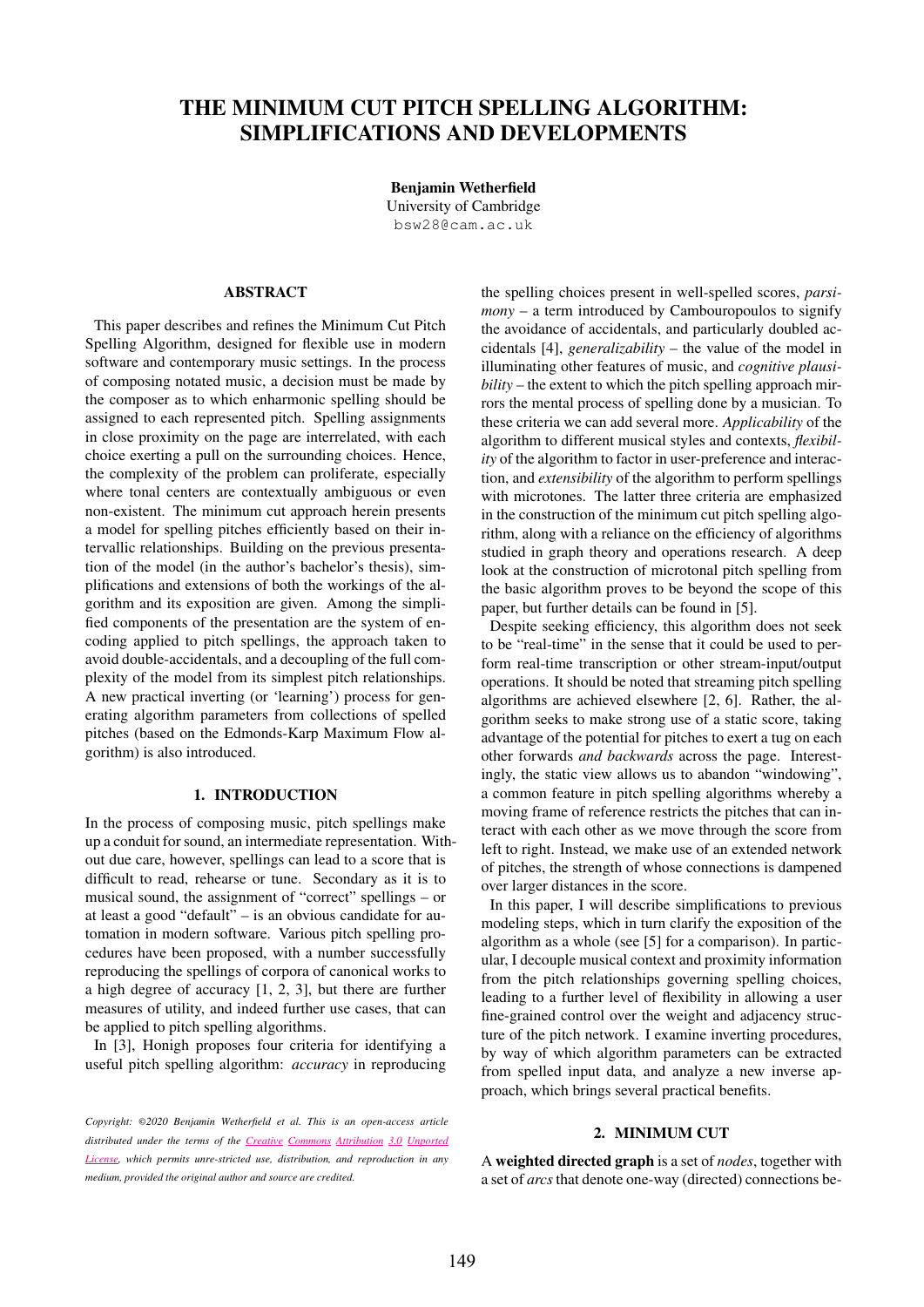|               |          | <b>Encoded spelling</b>  |
|---------------|----------|--------------------------|
| $\Omega$      | $\Omega$ | <b>Flattest spelling</b> |
|               |          | Sharpest spelling        |
| $\mathcal{O}$ |          | Natural spelling         |

Table 1. Encoding system for all pitch classes except 8, for which there is no 'natural' spelling (only  $G_{\nparallel}^{\mu}$  and Ab), and hence, for which the  $(0, 1)$  entry is removed (see Table 2).



**Figure 1.** A flow network, with source s and sink  $t$ . The minimum cut is indicated with a dashed line. Numbers beside arcs indicate their weights. Numbers inside of nodes indicate on which side of the cut they fall: nodes with a 0 lie on the source side, while those with a 1 lie on the sink side.

tween nodes; each arc is given a numerical *weight*. A flow network denotes a weighted directed graph with two special nodes, a *source* and a *sink*. By convention, no arc starts at the sink and none ends at the source. Solving for the minimum cut of a flow network partitions the set of nodes into nodes strongly connected to the source, nodes strongly connected to the sink, and (possibly) nodes strongly connected to neither. The first class of nodes can all be assigned the value 0, the second class the value 1, and the third class arbitrarily 0 or 1 (assigned to the class in its entirety). The set of arcs that go from a node of value 0 to a node of value 1 is referred to as a cut. The cut is a *minimum* cut, when the total weight of its arcs is the least of all possible cuts in the network. Fast algorithms for solving for the minimum cut, either directly, or via the 'dual' maximum flow property, are well-known [7, 8, 9].

## 3. PITCH SPELLING MODEL

The strategy for constructing the pitch spelling model proceeds by encoding spelled pitches using a pair of binary

|                    | Flattest             | Sharpest   | Natural     |
|--------------------|----------------------|------------|-------------|
| <b>Pitch Class</b> | Spelling             | Spelling   | Spelling    |
| 0                  | Db                   | В‡         | Сh          |
| 1                  | Db                   | $B \times$ |             |
| 2                  | Ebb                  | $C_{X}$    | D۱          |
| 3                  | Fb                   | D‡         | Eb          |
| $\overline{4}$     | $F_{P}$              | Dx         | Eh          |
| 5                  | Gb                   | E‡         | Fb          |
| 6                  | Gb                   | Ex         | Ft          |
| 7                  | Abb                  | Fx         | Gh          |
| 8                  | Ab                   | $G\sharp$  | <b>NONE</b> |
| 9                  | Bb                   | Gx         | A۵          |
| 10                 | $\mathbf C\mathbf w$ | At         | Вb          |
|                    |                      | Ax         | Bh          |

Table 2. Mapping from the 'Flattest', 'Sharpest' and 'Natural' signifiers in Table 1 to explicit spellings of pitch classes 0-11.

variables (or bits). The assignment of 0's and 1's to these bits arises from the solution to a carefully constructed minimum cut problem instance.

#### 3.1 Binary Encoding of Spelled Pitches

Slightly adjusting the approach taken in [5], possible spellings for a given pitch can be encoded by a pair of binary variables. The system of encoding summarized in Table 1 provides a significantly simplified approach, reducing the rule-set needed from five tables of cases to a single table of the same size [5]. I will, moreover, diverge from [5] by referring to the two bits used to encode a spelled pitch respectively as  $\downarrow$  ("down") and  $\uparrow$  ("up").

## 3.2 Constructing a Flow Network

We start with a collection of pitches that we wish to spell. We split each pitch into a  $\downarrow$  and  $\uparrow$  bit, and for each bit, we introduce a corresponding node into the flow network. Ending at each  $\downarrow$  node is an arc from the source, and starting at each ↑ node is an arc to the sink. Further arcs are drawn between internal (non-sink and non-source) nodes with weights based on rules addressed in Section 3.2.3. Weights are assigned to the arcs based on empirically derived relationships between pitch classes, explored heuristically below and in greater depth in Section 4. Solving for the minimum cut gives us a 0 or 1 assignment for each  $\uparrow$ and ↓. Reading off the encoding system via the mapping in Table 1 gives us a spelling for each pitch.

#### *3.2.1 Arc-Weight Heuristics*

To enhance the intuitive intelligibility of the model, we can give a heuristic derivation of relationships required between arc weights. To start, for pitches that permit a  $\flat$ spelling and no  $x$  spelling (pitch classes 0, 3, 5, 10) we ensure that the weight of the arc from  $\uparrow$  to the sink is heavier than the weight of the arc from the source to  $\downarrow$  (see Fig. 2). This way, the  $\flat$  spelling is the most costly option to include in a cut. Analogously, for pitches that permit a  $x$  spelling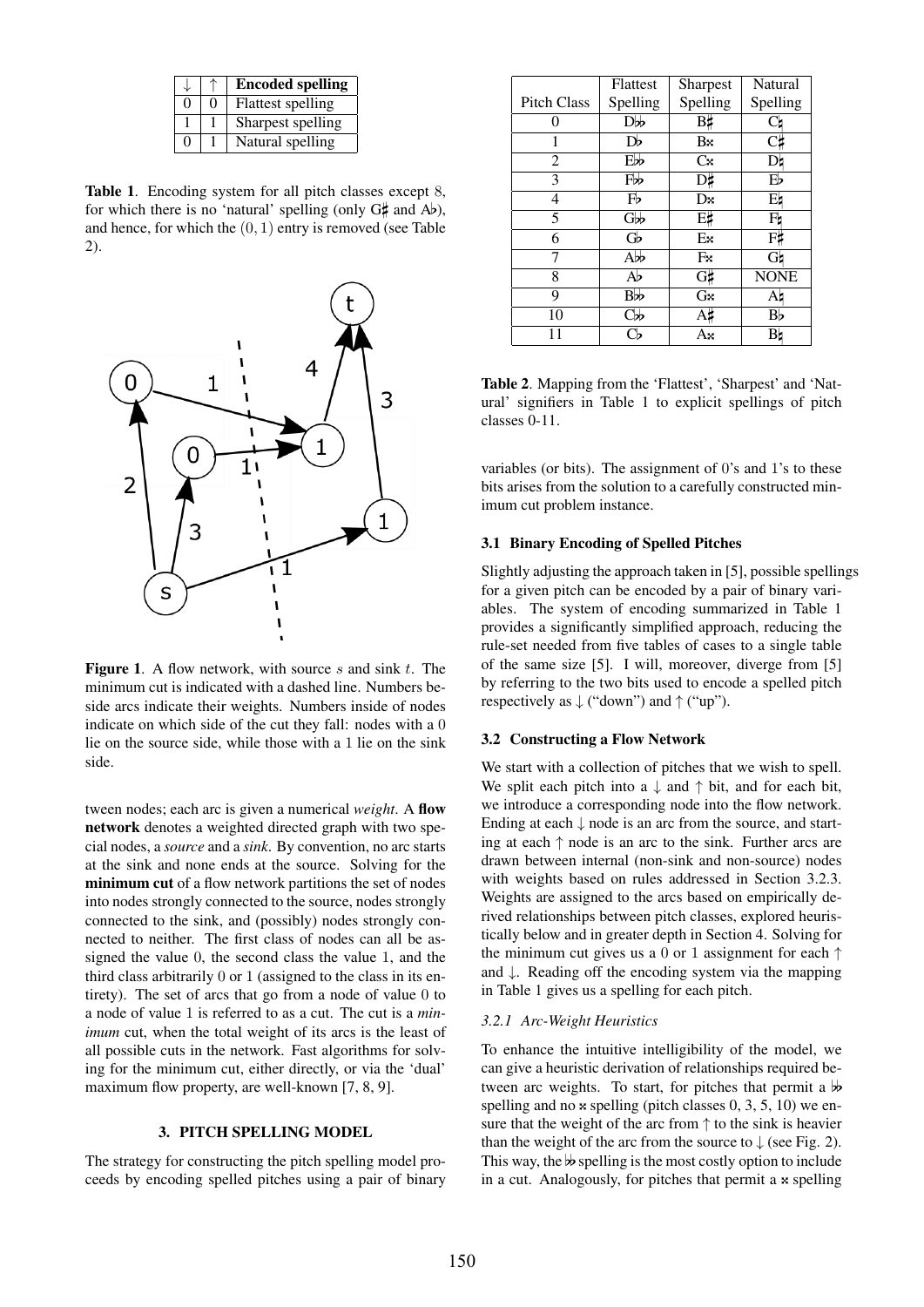

Figure 2. Visual representation of the relative arc weights needed in connecting the ↑ and ↓ nodes corresponding to pitches of class 0, 3, 5 or 10. The *heavy* and *light* arcs are discussed in Section 3.2.1, while the arc with weight  $\infty$  is discussed in Section 3.2.2.

and no  $\not\phi$  spelling (pitch classes 1, 4, 6, 11), we ensure that the weight of the arc from the source to  $\downarrow$  is heavier than the weight of the arc from  $\uparrow$  to the sink. For pitches that permit both a  $\phi$  spelling and a  $\alpha$  spelling (pitch classes 2, 7, 9), we merely ensure that the weights from the source to  $\downarrow$  and from  $\uparrow$  to the sink are both relatively heavy so that the natural (indeed,  $\vert$ ) spelling is almost always favored.

By penalizing double accidentals, we enforce the parsimony condition sought extensively in the literature.<sup>1</sup>

## *3.2.2 Avoiding Invalid Encodings*

As Table 1 dictates, the assignment  $( \downarrow : 1, \uparrow : 0)$  does not correspond to a valid spelling for any pitch. We add a further condition to our flow network construction to ensure that no pitch arrives at this state.

Between the ↑ and ↓ nodes of a *single pitch* in the flow network, we add an arc from  $\uparrow$  to  $\downarrow$  of weight 'infinity'.<sup>2</sup> Now if, for a given pitch, the  $\uparrow$  node has state 0 and the  $\downarrow$ has state 1, the total weight across the cut blows up (since the infinite weight gets included), and hence our cut is not minimal.

For pitches of pitch class 8 we can introduce an infinite weight arc in *both* directions, enforcing that the ↑ and ↓ nodes associated with the pitch class 8 pitch are always equal in value.

## *3.2.3 Connecting Internal Nodes*

For each pair of pitches, we add arcs according to one of two cases.

1. We add arcs in both directions that connect the ↑ node of the first pitch to the ↑ node of the second pitch and likewise for the ↓ nodes.

| <b>Pitch Class Pair</b> |                                | <b>Lowest Cost Spellings</b>             |
|-------------------------|--------------------------------|------------------------------------------|
| (0, 1)                  | $(C_4, D_2)$                   | $(B\sharp, C\sharp)$                     |
| (0, 4)                  |                                | $(C_4, E_4)$                             |
| (1, 3)                  | $(C_1^{\sharp}, D_1^{\sharp})$ | (Db, Eb)                                 |
| (1, 5)                  | $(C\sharp, E\sharp)$           | (Db, Fb)                                 |
| (1, 10)                 | $(C_1, B_2)$                   | (Db, Cb)                                 |
| (3, 4)                  |                                | $(D_7, E_7)$                             |
| (3, 6)                  | $(D\sharp, F\sharp)$           | (Eb, Gb)                                 |
| (3, 11)                 | $(D\sharp, B\natural)$         | (Eb, Cb)                                 |
| (4, 5)                  |                                | $(E_4, F_4)$                             |
| (5, 6)                  | (E, F)                         | $(F_4, G_5)$                             |
| (5, 11)                 | $(F_4, B_4)$                   | $(E\sharp, B\sharp)$ $(F\sharp, C\flat)$ |
| (6, 10)                 | $(F\sharp, A\sharp)$           | (Gb, Bb)                                 |
| (10, 11)                | $(A\sharp, B\sharp)$           | (Bb, Cb)                                 |
|                         |                                |                                          |

**Table 3.** Pitch class pairs for which  $\uparrow$  node is connected to ↓ and vice versa.

2. We add arcs in both directions that connect the ↑ node of the first pitch to the ↓ node of the second pitch and vice versa.

Case 1 makes sense for all pairs of pitches where the respective natural spellings of the two pitches form a wellspelled interval and likewise for the respective sharpest spellings and flattest spellings (per Table 1). With appropriate weights added to the arcs, the  $\downarrow$  nodes will tend to be coupled, and end up in the same state (unless there is a strong pull from another intervallic relationship) and likewise for the ↑ nodes.

Case 2 makes sense when we need to keep the pair of pitches away from problematic "natural" spellings per Table 2 (e.g.  $(C_4, C_5)$  as opposed to  $(C_7, D_2)$ ). With the effects of sufficiently heavy source and sink incident arc weights, as discussed in Section 3.2.1, double spellings are avoided, and hence Table 3 gives the set of lowest cost spellings for pairs of pitch classes that should have ↑ nodes and ↓ nodes connected.

For pairs of pitch classes not listed in Table 3, case 1 applies (as can be checked exhaustively), and hence we connect the respective ↑ nodes to each other, and likewise for the respective ↓ nodes.

## *3.2.4 Phantom Pitches*

To pull preferred spellings in one or another direction (more sharps, more flats, or more balance), we can add phantom pitches to the graph that do not come from the score in question, but nevertheless affect its spelling. The source and sink arcs of phantom nodes can be set to infinity so that these pitches are always spelled in their 'natural' form. Hence adding 0 as a phantom pitch would function the same as having an already-spelled  $C_7$  among the unspelled pitches.

## 3.3 Injecting Musical Context

So far, we have only considered collections of pitches to spell in a musical vacuum, without temporal or cross-part information. This boils the problem of pitch spelling down

<sup>&</sup>lt;sup>1</sup> Penalizing accidentals directly in this way removes the need for a special 'parsimony pivot' as described in the original exposition [5].

<sup>2</sup> In our number system we include a value *infinity* that is greater than all numbers in the system but itself.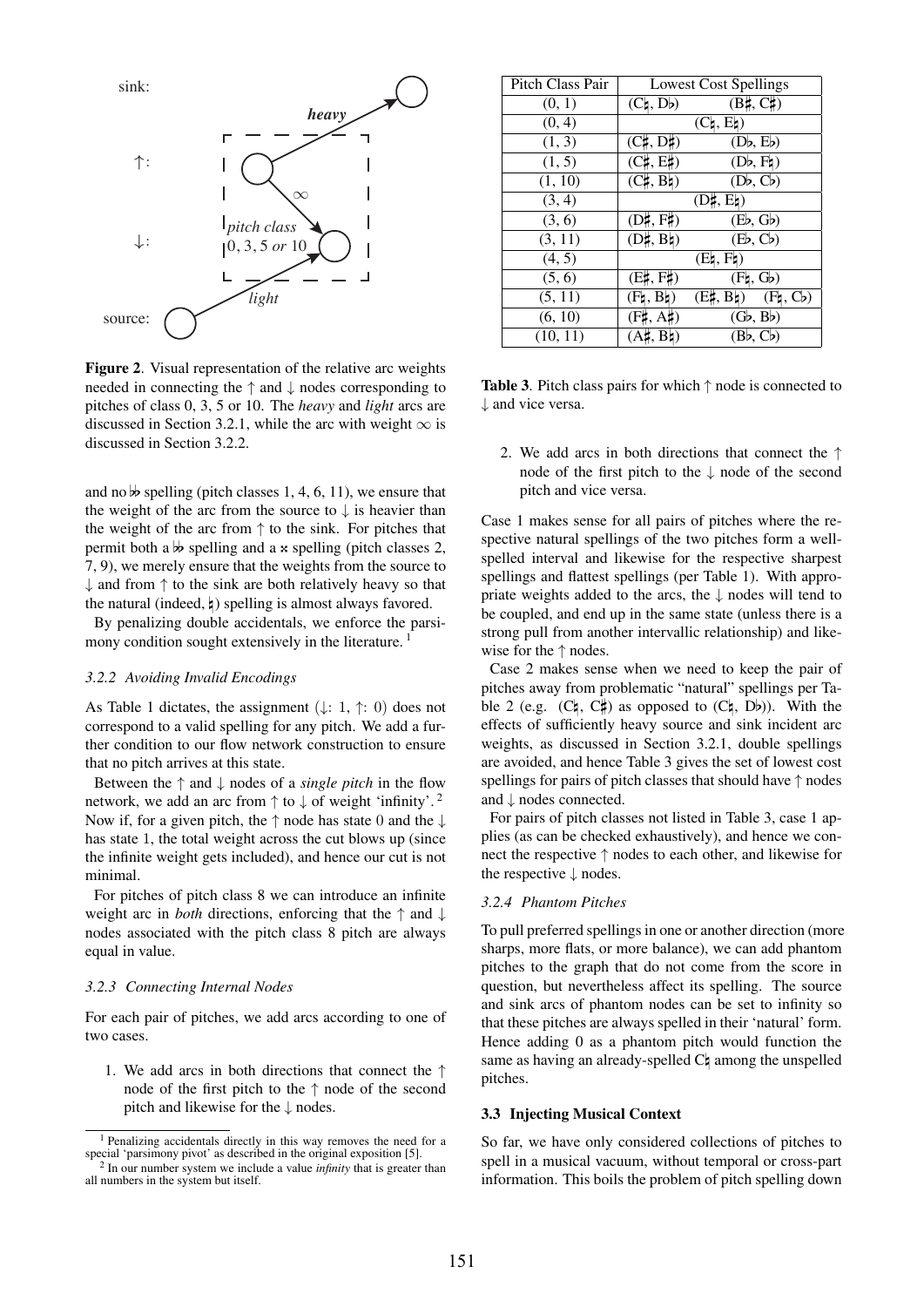

Figure 3. A fully connected network for spelling a pitch class 1 note against a pitch class 3 note. Arc weights need to be assigned such that the nodes fall on the sides of the cut indicated (as per Figure 1). The problem of finding the right arc weights is addressed in Section 4. When  $x = 0$ , the spelling  $(C_1^{\sharp}, D_1^{\sharp})$  results. When  $x = 1$ , the spelling  $(Db, Eb)$  results (cross-reference with Tables 1 and 2).

to its bare essentials of pitch relationships. But the model can also be easily be modified to factor in more contextual information, as would be appropriate in the spelling of a real score. By scaling arcs, we can increase or decrease the importance in certain interval relationships in determining the final spelling. In particular, scaling up the arcs between two pitches will increase the likelihood that those pitches are spelled harmoniously as an interval in a given context of other pitches.

## *3.3.1 Proximity Information*

Pitches, as they occur in a score, can be independent from each other or exert a distant pull on each other. For pitches that should not be interrelated in terms of their spelling,  $3$ the arcs between their nodes can be removed from the flow network. For pitches that exert a distant pull, the arcs between their nodes can be scaled down appropriately, and indeed, adjacency in the score can be treated on a sliding scale whereby closer pitches have a larger scale factor less than 1 and more distant pitches have a smaller scale factor. For example, in [5], the adjacency scale factor – call it  $t_{pq}$  – for pitches in the same part, was implemented as an exponential factor for some base  $\alpha > 1$ :

$$
t_{pq} = \alpha^{-(p-q)} \tag{1}
$$

with  $p \ge q \ge 0$  proportional to the sequential position of the two pitches in the score. A simple scale factor  $0 < \beta < 1$  can also be added similarly, for pitches p and  $q$  that are simultaneous but in separate parts:

$$
t'_{pq} = \beta \tag{2}
$$

In a practical software implementation, adjacency information, or relevance of different pitches to each other across parts can be edited by a user, to provide an interactive, computer-*aided* spelling of a complex harmonic landscape. However, rules for removing arcs for pitches that should not exert an influence on each other are reasonable to generate. In [5], methods are proposed, such as treating double barlines and long rests as barriers between pitches, and removing any arcs for pitches on either side of these barriers.

## 4. INVERSE PROBLEM

While the existence of arcs based on pitch relationships can be determined heuristically, specific pitch-based weights can be determined through a solution to the *inverse problem*. The inverse problem poses the challenge of extracting arc-weight information from a collection of spelled pitches, rather than using the arc weights in the context of the flow network to derive assignments and hence spellings.

#### 4.1 Full Complexity Solution

The original inverse problem solution is conceived by leveraging the primal-dual relationship of the maximum flow problem and the minimum cut problem. In linear optimization, a known result states that if a solution to the primal problem is equal in value to the value of a solution to the dual problem, then those solutions are optimal [10]. Both the maximum flow problem and the minimum cut problem can be stated as linear optimization problems, namely, with linear objective functions and linear constraints.

### *4.1.1 Defining Linear Constraints*

For the purpose of defining the maximum flow problem, we assign to each arc a non-negative variable called the *flow*  $f_a$  of the arc  $a$ , bounded above by the weight  $w_a$  of  $a$ . The flow constraint for each node states that the sum of the flow variables for arcs going into the node should be equal to the sum of the flow variables for arcs going out from the node. The value of the total flow through the network as a whole is the sum of the flow variables for arcs going out from the source (or equivalently, going into the sink).

By satisfying flow constraints (in the maximum flow problem) and putting an upper bound  $B$  on the size of each pitch-based arc weight  $w_a$ , we can maximize the arc-weights to obtain a valid flow with non-zero arc-weights. By adding a duality constraint that sets the flow network's cut value equal to its total flow value, we ensure that the arc-weights found result in an optimal solution with pitches as they are found in the source score or corpus of scores.

From (3)-(8) we give a simplified statement of the constrained linear optimization labeled EXACTINVERSE in [5]. Contextual information, which can be injected into the inverse problem analogously to the approach discussed in Section 3.3, is omitted in this statement, for clarity and brevity. We define an *arc type* by the pitch classes and ↑/↓ types of its start and end node. To satisfy the model, we require a constraint, (6), that specifies that arcs with the

<sup>3</sup> Notes that should not be interrelated could include those either sids of a double barline, or simultaneous but in different sub-tonalities of a bitonal chord etc..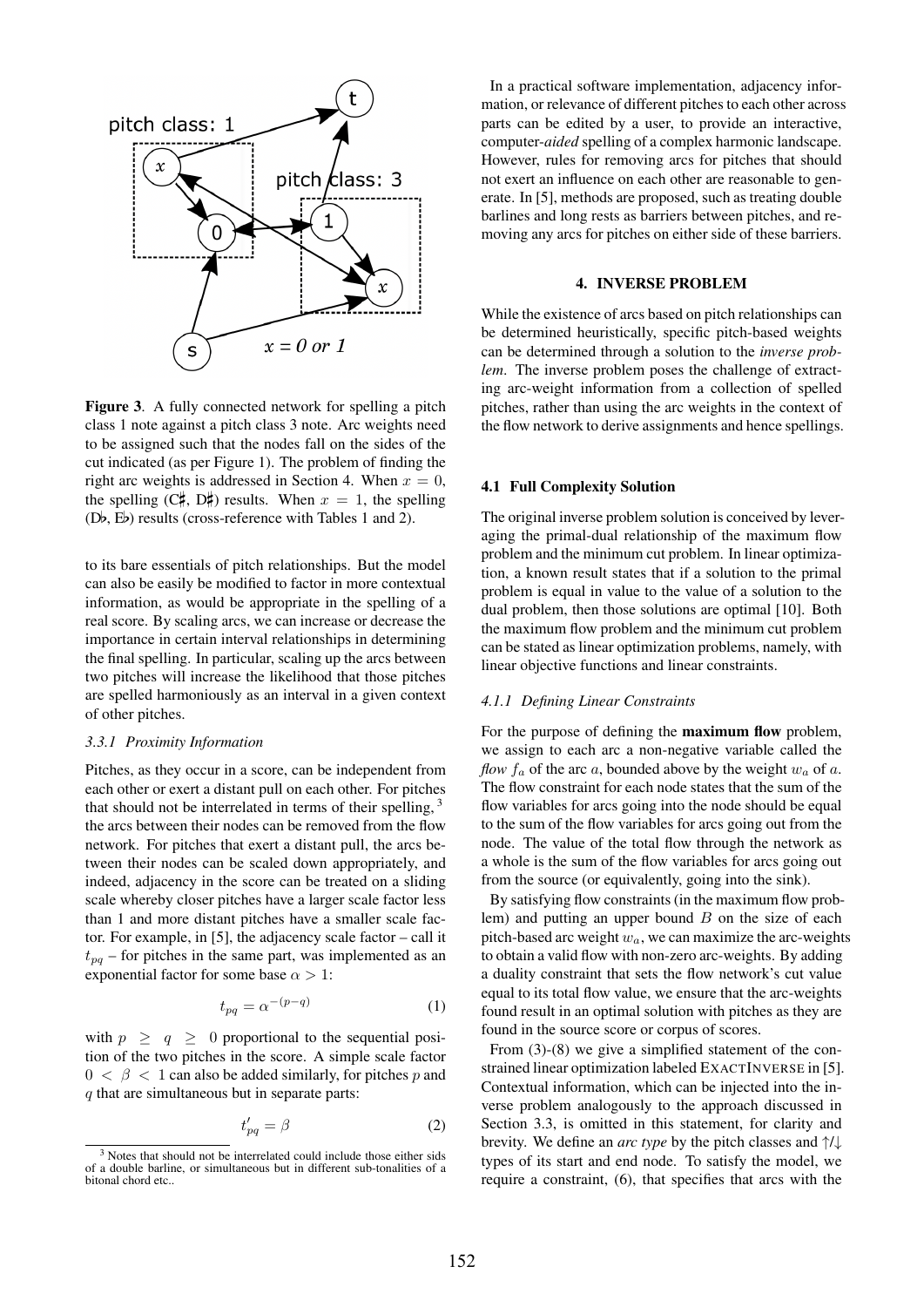same type have the same weight. Meanwhile, the objective in (3) is to maximize the sum of weights  $w_a$  over all combinations of pitch classes and ↑/↓ start and end nodes, indexed by  $a$ . (4), (5), (7) and (8) express the flow, duality and bounding constraints straightforwardly.

$$
\max_{w_a, f_a} \sum_{\text{arcs types } \alpha} w_\alpha \tag{3}
$$

subject to

*flow constraints:*

$$
\sum_{\text{ingoing arcs } a} f_a = \sum_{\text{outgoing arcs } b} f_b \quad \text{for each node} \tag{4}
$$

$$
0 \le f_a \le w_a \quad \text{ for each arc } a \tag{5}
$$

*model constraints:*

$$
w_a = w_b
$$
 up to context-based scaling<sup>4</sup>

for 
$$
a, b
$$
 of the same arc type (6)

*duality constraint:*

$$
\sum_{\text{source arcs: } s} f_s = \sum_{\text{cut arcs: } c} w_c \tag{7}
$$

*upper bound:*

$$
0 \le w_a \le B \quad \text{for each arc } a \tag{8}
$$

[5] provides a mathematical proof that a solution of this optimization functions as an inverse to the pitch spelling problem; that is, once weights are extracted using the optimization described in (3)-(8), solving for the minimum cut *using those weights* will once again return the same set of spellings.

The simplex algorithm is, in practical computations, extremely efficient, and can be used to solve linear optimization problems, or linear programs, of the form of (3)-(8) [10]. Hence, in cases where the intervallic spelling rules of a score or corpus are consistent, we can compute a set of weights for constructing pitch spelling flow networks efficiently.

#### *4.1.2 Robustness Through Approximation*

[5] also provides an *approximate* solution to the inverse problem, as the existence of a set of weights consistent with the spelling of a given corpus of music is not guaranteed. By loosening the duality constraint and adjusting a constant  $\lambda$  to set how strict an inverse we seek, we can guarantee an output even for a corpus with inconsistent intervallic spelling.

$$
\max_{w_{\alpha}, f_{\alpha}, \Delta} \sum_{\text{arcs types } \alpha} w_{\alpha} - \lambda \Delta \tag{9}
$$

subject to

*flow constraints:*

$$
\sum_{\text{ingoing arcs } a} f_a = \sum_{\text{outgoing arcs } b} f_b \quad \text{ for each node} \quad (10)
$$

$$
0 \le f_a \le w_a \quad \text{ for each arc } a \tag{11}
$$

*model constraints:*

$$
w_a = w_b
$$
 up to context-based scaling<sup>5</sup>  
for *a*, *b* of the same arc type (12)

*approx. duality:*

 $\epsilon$ ou

$$
\sum_{\text{area arcs: } s} f_s \ge \sum_{\text{cut arcs: } c} w_c - \Delta \tag{13}
$$

*upper bound:*

$$
0 \le w_a \le B \quad \text{ for each arc } a \tag{14}
$$

Indeed, the  $\Delta$  value provides an interesting measure on *how consistent* in terms of the pitch spelling model the spelling of a corpus of music is. By adding a further constraint,

$$
\Delta \le pB \tag{15}
$$

for some constant  $0 < p < 1$ , we can test whether the corpus of music can produce a duality of gap of less than or equal to  $pB$ , at which point, according to the terminology of [5] we could say that the corpus of music is  $p$ -consistent' in spelling.  $B$  is the upper bound on arc weights, as given in (15).

Constants such as  $\lambda$ ,  $\alpha$  and  $\beta$  in (1), (2) and (9) can be characterized empirically through repeated trials, using a systematic 'grid-search' method or random hyper parameter search method (see [11, 12]). Work is underway to characterize these constants empirically. 6

#### 4.2 Practical Inverse

In the production of practical software, a reliance on the simplex algorithm for inverse solutions can be limiting. The fastest simplex implementations tend to be commercial or, at the opposite extreme, use 'copyleft' licensing, with each paradigm placing restrictions on how the pitch spelling algorithm can be distributed and deployed downstream [13]. The optimization of a simplex algorithm, moreover, is highly technical, making it especially difficult to effectively implement without the required background in specialized operations research. In learning from a corpus of music, moreover, it is hard to guarantee that there is enough saturation of all the intervals to generate a representative set of arc weights. As a result, this paper proposes a more contained implementation for practically generating a set of arc weights with lower software production and data wrangling overheads.

<sup>4</sup> per Section 3.3

<sup>5</sup> per Section 3.3

<sup>6</sup> A work-in-progress Python implementation with these aims can be found here: https://github.com/bwetherfield/pitchspell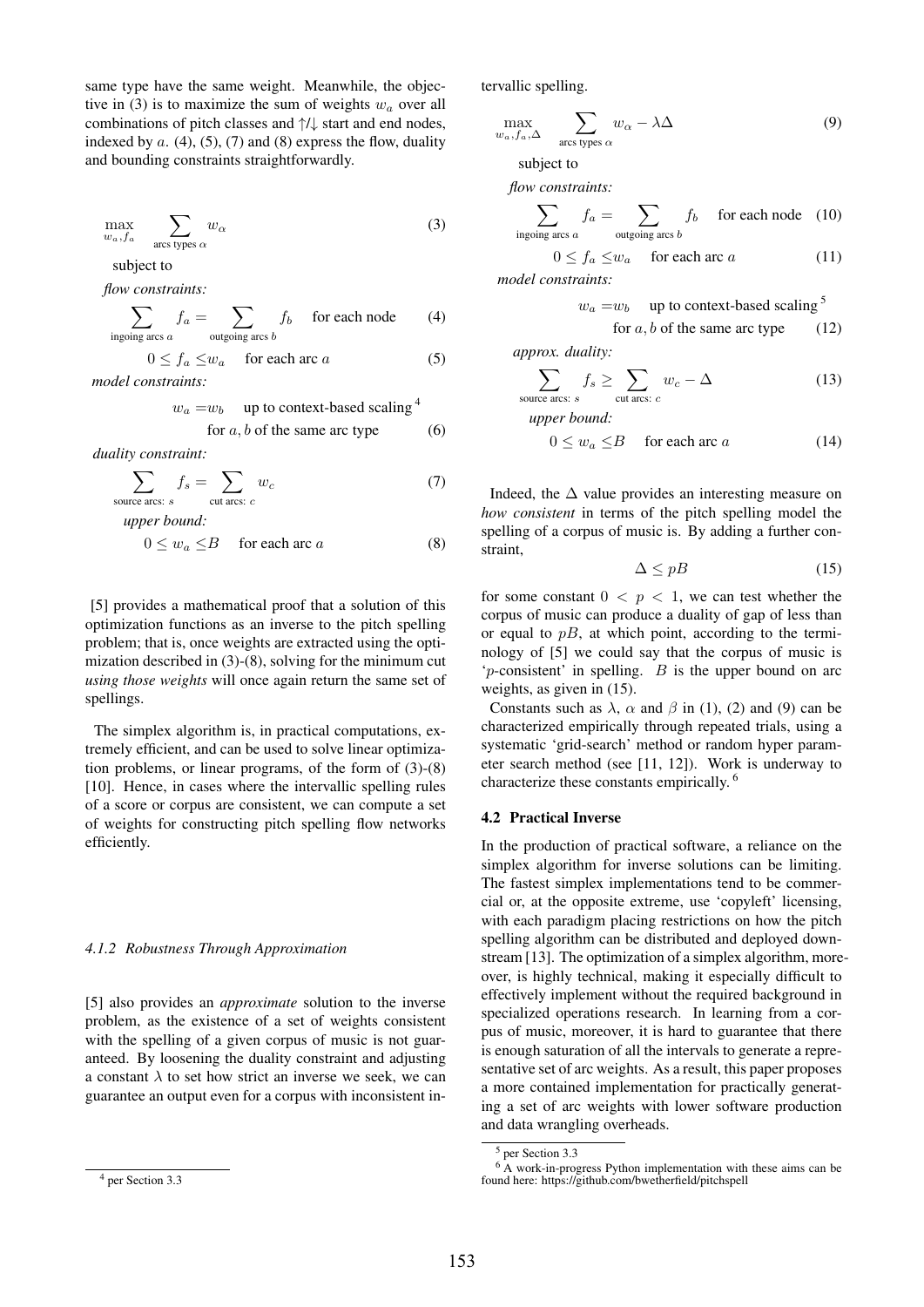The principle of this inverse problem approach is to generate arc weights not from a corpus of scores, but rather from a collection of spelled dyads, triads and/or larger groups of pitches. Mirroring the context-free approach to pitch spelling in the 'forward' direction, we generate inverses only from pitch relationships.

We define an unweighted network to be a flow network where the arcs do not have weights. Using a collection of spelled groups of pitches, we can construct an unweighted network with the use of the pitch spelling model outlined in Section 3. Nodes are given values 0 or 1 according to the encoding rules in Tables 1 and 2. We stipulate the following condition.

*Condition* 1*.* Flattest spellings and sharpest spellings should never be adjacent in inputs to the practical inverse.

For example, we cannot feed in a chord containing both  $D\flat$  and  $B\sharp$ .

## *4.2.1 Adapting the Edmonds-Karp Algorithm*

The Edmonds-Karp Algorithm solves for the maximum flow of a network. As we have noted, the maximum flow problem is the dual of the minimum cut, and, as such, the minimum cut solution can be obtained easily from a solved maximum flow. I will here give a brief description of the Edmonds-Karp algorithm and then explain how it can be modified for the purposes of performing the first part of an inverse solving approach.

In the Edmonds-Karp algorithm, we begin by finding the shortest path from source to sink such that all arcs in the path have *residual capacity*; the path must trace nodes connected in the network, either forward or backward across arcs. A backward arc has residual capacity if its current flow value is nonzero. A forward arc has residual capacity if its flow value is strictly less than its weight. Having found a path, we *push flow* through it. To push flow, we increase the flow of all forward arcs and decrease the flow of all backward arcs in the path by the same amount. In the algorithm, we push flow equal to the *minimum residual capacity* in the path, namely the minimum difference between the upper bound of a forward arc or the lower bound of a backward arc and its respective flow. Figure 4 shows a possible setup. When the flow of an arc equals its weight, we say the arc is *saturated*. When an arc is saturated, we remove it and insert a reversed arc of the same weight in its place. In the course of the algorithm, another shortest path with flow capacity is now found and we iterate until no shortest path with flow capacity remains. It can be shown that the process terminates after at most as many iterations as there are nodes [9].

FILLSTORAGE (Fig 5) is a modified Edmonds-Karp algorithm that operates on the unweighted network constructed in Section 4.2. By analogy with the Edmonds-Karp algorithm, we iterate on finding the shortest available path from source to sink. For each *arc type* (characterized by the pitch classes and ↑/↓ of its endpoints), we store a set of other arc types. Each arc type's weight will have to exceed or equal the weights of the arc types in its storage. We find the arc in the current path for which the start node has value 0 and the end node has value 1. As we will prove below



Figure 4. A path in a residual network. 3/4 represents a flow of 3 and a capacity of 4 for the given arc. The above path can have 1 unit of flow pushed through it, as each of the arcs has a residual capacity of 1. The first and last arcs will be saturated and replaced by reversed arcs with 0 flow, and respectively 4 and 3 as capacity.

(Claim 2), by the construction of the network, there will only be one such arc for each path found in the algorithm. For each path, we add this  $0 \rightarrow 1$  arc's type to the STOR-AGE corresponding to all the other arc types present in the path. As in the Edmonds-Karp algorithm, we remove the 'saturated' arc and insert a reversed copy.

Claim 1. *The following arcs cannot be taken in paths found by the modified Edmonds-Karp algorithm:*

- *1.* ↓ *with value 1 to* ↓ *with value 0*
- *2.* ↑ *with value 1 to* ↑ *with value 0*
- *3.* ↑ *with value 1 to* ↓ *with value 0*
- *4.* ↓ *with value 1 to* ↑ *with value 0*

### *Proof.*

- 1. There is a shorter path directly through the node with value 0.
- 2. There is a shorter path through the first node directly to the sink.
- 3. There is a shorter path through the first node directly to the sink.
- 4. The first node must belong to a  $(\uparrow$ : 1,  $\downarrow$ : 1) encoding, and the second to a  $(\uparrow; 0, \downarrow; 0)$ , hence a sharpest spelling and a flattest spelling are connected, violating Condition 1.

 $\Box$ 

## Claim 2. *There is exactly one arc from a value 0 node to a value 1 node in each path found by the modified Edmonds-Karp algorithm described.*

*Proof.* No arc with values  $1 \rightarrow 0$  can occur between internal nodes by Claim 1. Nor can a source or sink arc have weights  $1 \rightarrow 0$  as source and sink always have value 0 and 1 respectively. Since there is no  $1 \rightarrow 0$  arc in the path, and since a  $0 \rightarrow 1$  arc must appear between source and sink, there is exactly one  $0 \rightarrow 1$  arc in each path found by the algorithm.  $\Box$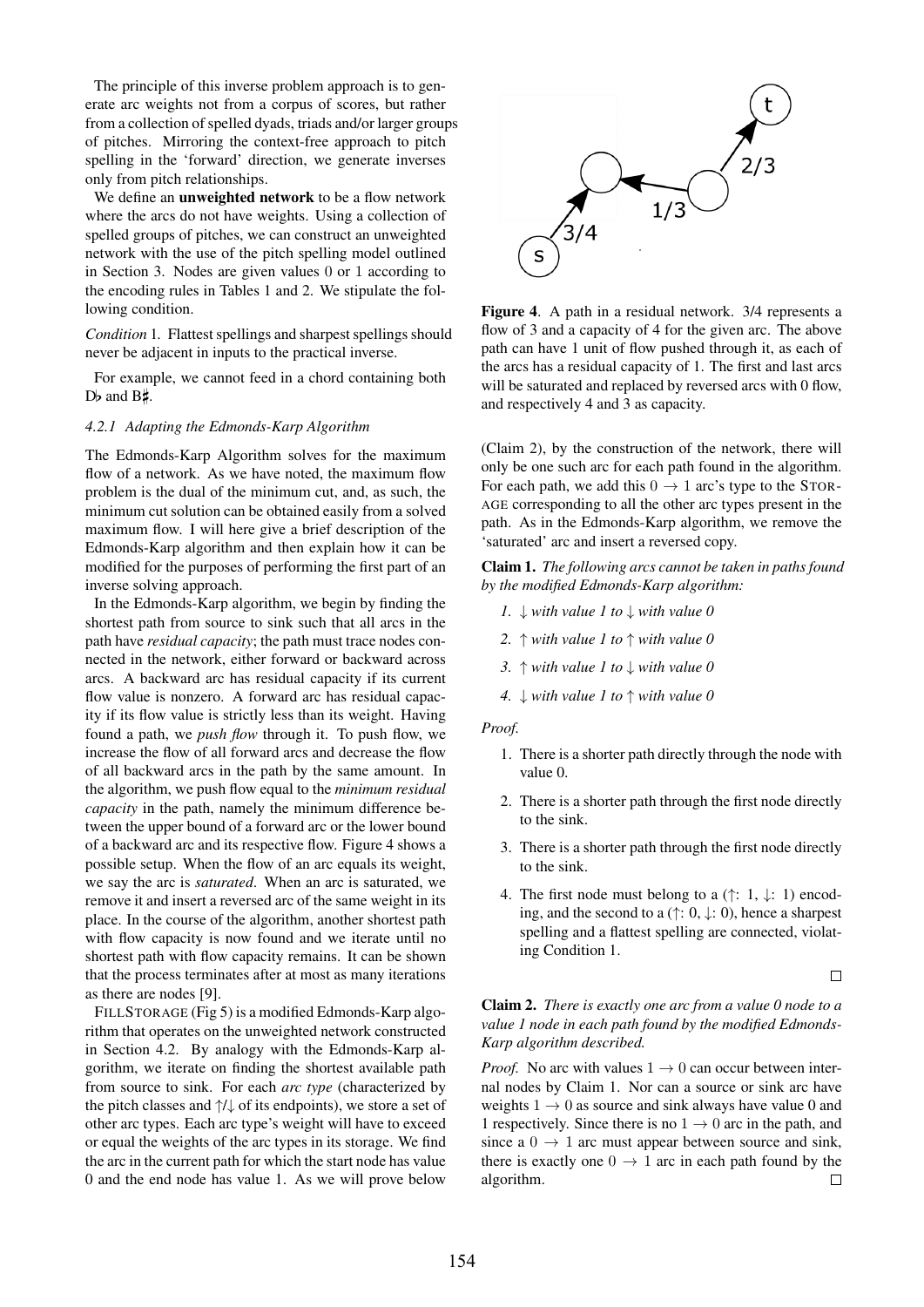## 1: function FILL STORAGE

| 2:  | $STORAGE(a) \leftarrow$ an empty set for each arc type a |
|-----|----------------------------------------------------------|
| 3:  | while $p \leftarrow$ AUGMENTINGPATH do                   |
| 4:  | <b>for</b> a in arcs of p <b>do</b>                      |
| 5:  | <b>if</b> a is a " $0 \rightarrow 1$ " arc <b>then</b>   |
| 6:  | remove $a$ from the network                              |
| 7:  | insert $REVERSE(a)$ into the network                     |
| 8:  | for $b \neq a$ in p do                                   |
| 9:  | append type of a to $STORAGE(b)$                         |
| 10: | end for                                                  |
| 11: | end if                                                   |
| 12: | end for                                                  |
| 13: | end while                                                |
| 14: | return STORAGE                                           |
|     | 15: end function                                         |
|     |                                                          |
|     |                                                          |

16: function AUGMENTINGPATH

- 17: return shortest path from source to sink
- 18: end function

Figure 5. Modified Edmonds-Karp algorithm used to populate the storage assigned to each arc type present in the network.

## *4.2.2 Concrete Weight Generation Steps*

For each arc we have stored the set of arcs on which its weight must depend. This forms a linked directed graph structure (where the arcs are playing the role of nodes in the new directed graph structure). In the MAIN function loop (Fig. 6), we can use standard graph algorithms to detect cycles of dependencies (for instance, a modified depth first search), and consolidate arcs in the storage into groups of connected components as needed (using Tarjan's algorithm) [7]. Now the storage is free of cyclic dependencies, we can recursively ensure each arc type is greater than the sum of all arc types in its storage, by adding 1 at each level of the recursion. If Tarjan's algorithm was called, we need to undo the grouping of arcs with UNDAGIFY, giving each arc in the same group the arc weight that was computed for that group. Since all arcs in the same group have the same arc weight, they are all greater than *or equal to* each other in weight, as needed.

## *4.2.3 Analysis of Correctness*

We now imagine constructing a flow network from the arc weights derived in the inverse procedure. The flow network represents the same pitches in the same relationships, so it has the same adjacency structure as the unweighted network used to generate weights. We wish to show that it can generate a spelling consistent with the input spelled pitches.

To show the consistency of the flow network with the input pitches, note that we can run the Edmonds-Karp algorithm and follow the same sequence of paths found in the inverse procedure, which we will refer to as the *route*. If there are no cyclic dependencies in the storage structure, then the order of cut arcs being saturated and reversed follows the order of the inverse process, by construction. Hence the desired minimum cut is found.

## 1: function MAIN

- $2:$  STORAGE ← FILLSTORAGE
- 3: if DETECTCYCLE then
- 4: DAGIFY
- 5: GENERATEWEIGHTS
- 6: UNDAGIFY
- $7:$  end if
- 8: GENERATEWEIGHTS
- 9: return STORAGE
- 10: end function

## 11: procedure GENERATEWEIGHTS

- 12: map over STORAGE calling WEIGHT on arcs, or arc *groups* if DAGIFY has been called
- 13: **function**  $WEIGHT(a)$
- 14: **if**  $WEIGHT(a)$  has not already been called **then**
- 15:  $w \leftarrow 0$
- 16: **for** b in  $\text{STORAGE}(a)$  do
- 17: **add WEIGHT(b)** to  $w$
- 18: end for
- 19:  $\text{STORAGE}(a) \leftarrow w + 1$
- 20: end if
- 21: end function
- 22: end procedure
- 23: function DETECTCYCLE
- 24: perform a cycle detection on STORAGE
- 25: end function

## 26: procedure DAGIFY

- 27: group arcs in STORAGE that have cyclic dependencies using Tarjan's algorithm for finding strongly connected components
- 28: end procedure
- 29: procedure UNDAGIFY
- 30: unwrap arc groups so that STORAGE maps from arcs to weights instead of arc groups to weights.
- 31: end procedure

Figure 6. The entire practical inverse procedure, including a call to the modified Edmonds-Karp algorithm.

When there is a cyclic dependency, we can show, by a contradiction argument that the forward solver will find at least one consistent minimum cut. If not, there would be a path in the faulty forward solution that contained an unseen  $0 \rightarrow 1$  arc, which contradicts the construction of the inverse.

Informal experiments have shown that all three of the following methods can increase the robustness of an inverse solution, such that *all* minimum cuts that were fed in can be recovered with a forward solver.

- 1. Supplying more input spelled collections to the inverter, including, for example, all correctly spelled dyads.
- 2. "Warm starting" the STORAGE data structure with preset arc type dependencies before running FILL-STORAGE, using the arc heuristics in Section 3.2.1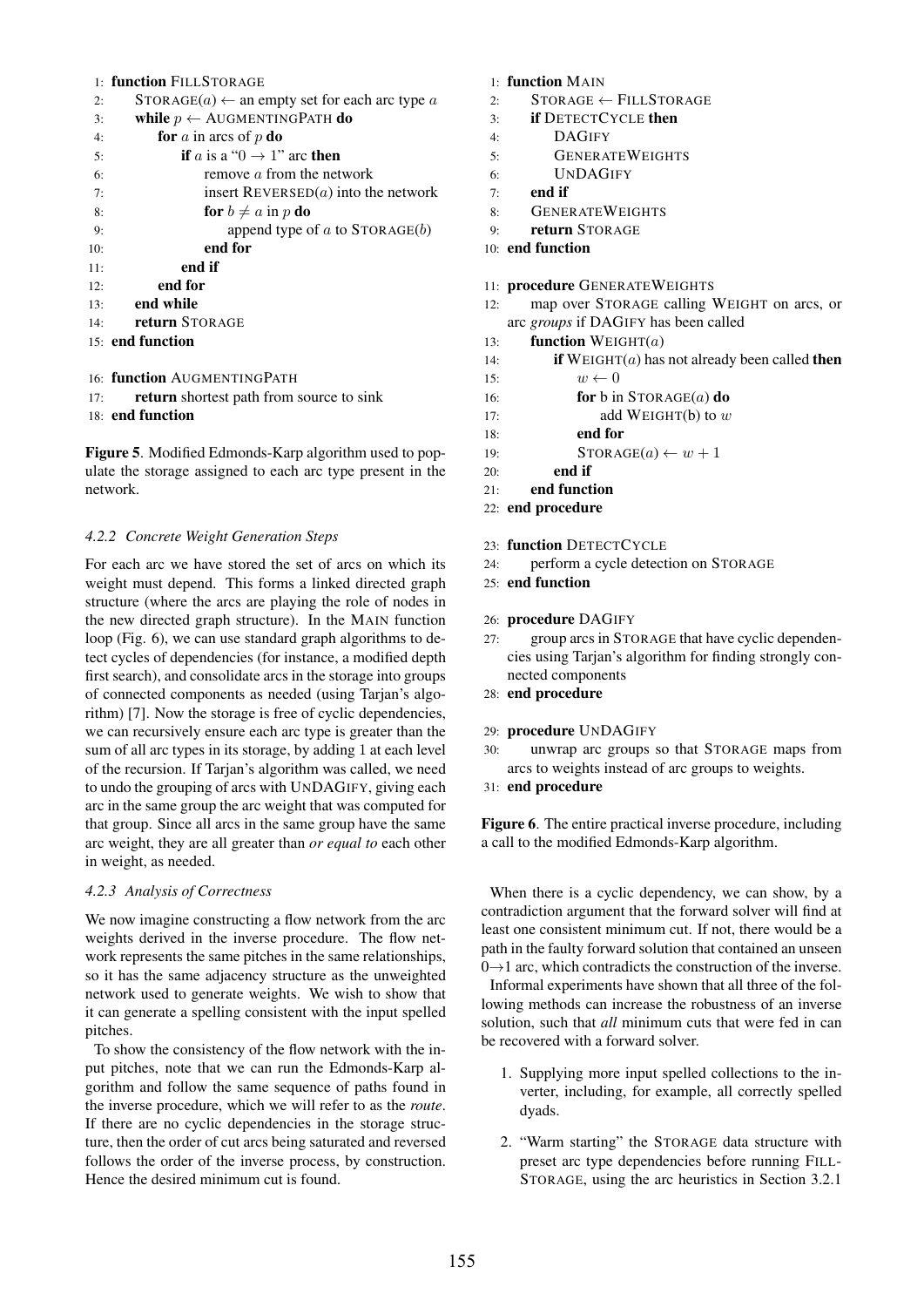to enforce the equality of certain pairs of "heavy" and "light" weights.

3. Supplying a suitable phantom pitch set to the forward problem instance (see Section 3.2.4).

## *4.2.4 Time Complexity*

For the first part of the algorithm, the time complexity can be reduced to the time complexity of the Edmonds-Karp algorithm, which is  $O(VE^2)$  – as it is described in this pa $per$  – where  $V$  denotes the number of nodes in the network, and  $E$  the number of arcs [9]. For the second part of the algorithm, note that the number of arc types is fixed, and so the number of steps needed is bounded (albeit by a large bound). Though at practical scales, the impact of the second half of the algorithm may be felt, its contribution in asymptotic terms is constant. Hence, we can fully characterize the complexity of the algorithm by that of Edmonds-Karp.

## *4.2.5 Simple Set of Results*

Running the Practical Inverse procedure against an exhaustive list of well-spelled dyads, we obtain the arc weights laid out in tables 4, 5, 6 and 7. The exhaustive set of "good" input spellings contains all plausible spellings of semitones  $([C, Db], [C\sharp, D],$  and so on), tones  $([C, D], [C\sharp, D\sharp]$  *and* [D2, E2], and so on), minor thirds, major thirds and perfect fourths *that do not contain any double accidentals*. 7

## *4.2.6 Insufficiency of Results*

It is worthy of note that Table 4, unlike Table 5, only features 0's and 1's. Where  $\downarrow$  nodes are connected only to  $\downarrow$ nodes and ↑ nodes are connected only to ↑ in the construction of a spelling network, the minimum cut set is *empty* as the source and sink are already strongly disconnected! Hence, the algorithm runs only trivially, adding 1 to internal connected arcs only once. Moreover, the (0, 0)-(11, 11) diagonal contains only 0's. The set of dyads used lacks unisons ([C, C], [C $\sharp$ , C $\sharp$ ] and so on), to fill in this diagonal, in part to cope with limitations in the implementation. At best, with unisons included, however, we would have seen a diagonal full of 1's, which does not give proper weight to these pitched spelling relationships.

Intuitively, the size of the entries in Table 4 should reflect how important it is for pitch classes to be spelled in the same direction when side by side. Hence, it encodes the pull of pitch class 10 to B<sub>p</sub> when near a  $C_4$ , or conversely, to  $A\sharp$  when near a  $B\sharp$ .

Analysis of these results demonstrate, therefore, the insufficiency of dyads alone for characterizing all arc weights in the inverse problem. The dyads prove adequate, however, for inducing differentiation for *half* of the internal arc weights, along with the outer weights to and from the source and sink nodes.

| pc             |          | 1 | 2 | 3        | 4              | 5 | 6 | 7 | 8 | 9        | 10 | 11 |
|----------------|----------|---|---|----------|----------------|---|---|---|---|----------|----|----|
| 0              | 0        |   |   |          | 0              |   | 0 |   | 0 | 1        |    |    |
| 1              | 0        | 0 |   | 0        | 1              | 0 | 1 | 0 | 1 | 1        | 0  |    |
| $\overline{2}$ | 1        | 1 | 0 | 1        |                | 1 | 1 | 1 | 0 | 1        |    |    |
| 3              |          | 0 | 1 | 0        | $\overline{0}$ | 1 | 0 | 1 | 0 | $\theta$ |    |    |
| 4              | $\theta$ | 1 |   | 0        | 0              | 0 | 1 | 1 | 1 | 1        | 0  |    |
| 5              | 1        | 0 | 1 | 1        | 0              | 0 | 0 | 1 | 0 | 1        | 1  |    |
| 6              | 0        | 1 |   | 0        | 1              | 0 | 0 | 1 | 1 | 1        | 0  |    |
| 7              | 1        | 0 |   |          |                |   | 1 | 0 | 0 |          |    |    |
| 8              | 0        | 1 | 0 | $\theta$ | 1              | 0 | 1 | 0 | 0 | 1        | 0  |    |
| 9              | 1        |   | 1 | $\theta$ |                | 1 |   | 1 | 1 | 0        |    |    |
| 10             |          | 0 |   | 1        | 0              | 1 | 0 | 1 | 0 | 1        | 0  | 0  |
| 11             |          |   |   | 0        |                | 0 |   |   |   |          | 0  |    |

**Table 4.** Empirical arc weights derived for  $(\downarrow, \downarrow)$  arc types. The empirical results for  $(\uparrow, \uparrow)$  arc types are identical, thanks to the symmetry of the input set of spellings.

| pc |   |                | 2        | 3 |   | 5 | 6              |   | 8 | 9        | 10 | 11 |
|----|---|----------------|----------|---|---|---|----------------|---|---|----------|----|----|
| 0  |   | $\overline{c}$ | 0        | 0 |   | 0 | 0              | 0 | 2 |          | 0  |    |
| 1  |   | 1              | 0        | 1 | 0 | 1 | 0              | 0 | 0 | 0        | 1  |    |
| 2  | 0 | 0              | 1        | 0 | 0 | 0 | $\overline{0}$ | 0 | 0 | 0        | 0  | 0  |
| 3  | 0 | 3              | $\theta$ | 1 | 2 | 0 | 3              | 0 | 2 | $\theta$ | 0  | 2  |
| 4  | 1 | 0              | 0        |   | 1 | 1 | 0              | 0 | 0 | $\theta$ | 0  | 0  |
| 5  | 0 | 2              | 0        | 0 | 1 | 1 | 2              | 0 | 2 | 0        | 0  | 0  |
| 6  | 0 | 0              | $\theta$ | 1 | 0 | 1 | 1              | 0 | 0 | 0        | 1  |    |
| 7  | 0 | 0              | $\theta$ | 0 | 0 | 0 | 0              | 1 | 2 | 0        | 0  |    |
| 8  | 2 | 0              | 0        | 2 | 0 | 2 | $\overline{0}$ | 2 | 1 | 0        | 3  |    |
| 9  | 0 | $\overline{0}$ | 0        | 0 | 0 | 0 | $\overline{0}$ | 0 | 0 | 1        | 0  | 0  |
| 10 | 0 | 3              | $\theta$ | 0 | 0 | 0 | 3              | 0 | 3 | 0        | 1  | 2  |
| 11 | 0 | 0              | 0        |   | 0 | 0 | 0              | 0 | 0 | 0        |    | 1  |

**Table 5.** Empirical arc weights derived for  $(\downarrow, \uparrow)$  arc types. The empirical results for  $(\uparrow, \downarrow)$  arc types are the exact matrix transposition (i.e. reflection along the (0,0)- (11,11) diagonal) thanks to the symmetry of the input set of spellings.

|  |  |  |  |  | pc   0   1   2   3   4   5   6   7   8   9   10   11 |  |
|--|--|--|--|--|------------------------------------------------------|--|
|  |  |  |  |  | $13$ 26 3 1 13 13 26 3 0 3 1 13                      |  |

**Table 6.** Empirical arc weights derived for (source,  $\downarrow$ ) arc types.

|  |  | pc   0 1 2 3 4 5 6 7 8 9 10 11 |  |  |  |  |
|--|--|--------------------------------|--|--|--|--|
|  |  | 13 1 3 26 13 13 1 3 0 3 26 13  |  |  |  |  |

**Table 7.** Empirical arc weights derived for  $(\uparrow, \text{sink})$  arc types.

## 5. CONCLUSIONS AND FURTHER WORK

This paper has summarized the structure and composition of the minimum cut pitch spelling algorithm, while presenting some theoretical simplifications and extensions to the original exposition given in [5]. Clarifications to the system of encoding for pitch spellings, along with the de-

<sup>&</sup>lt;sup>7</sup> These results were obtained using an open source Swift implementation hosted on github: implementation https://github.com/bwetherfield/PitchSpellingModel